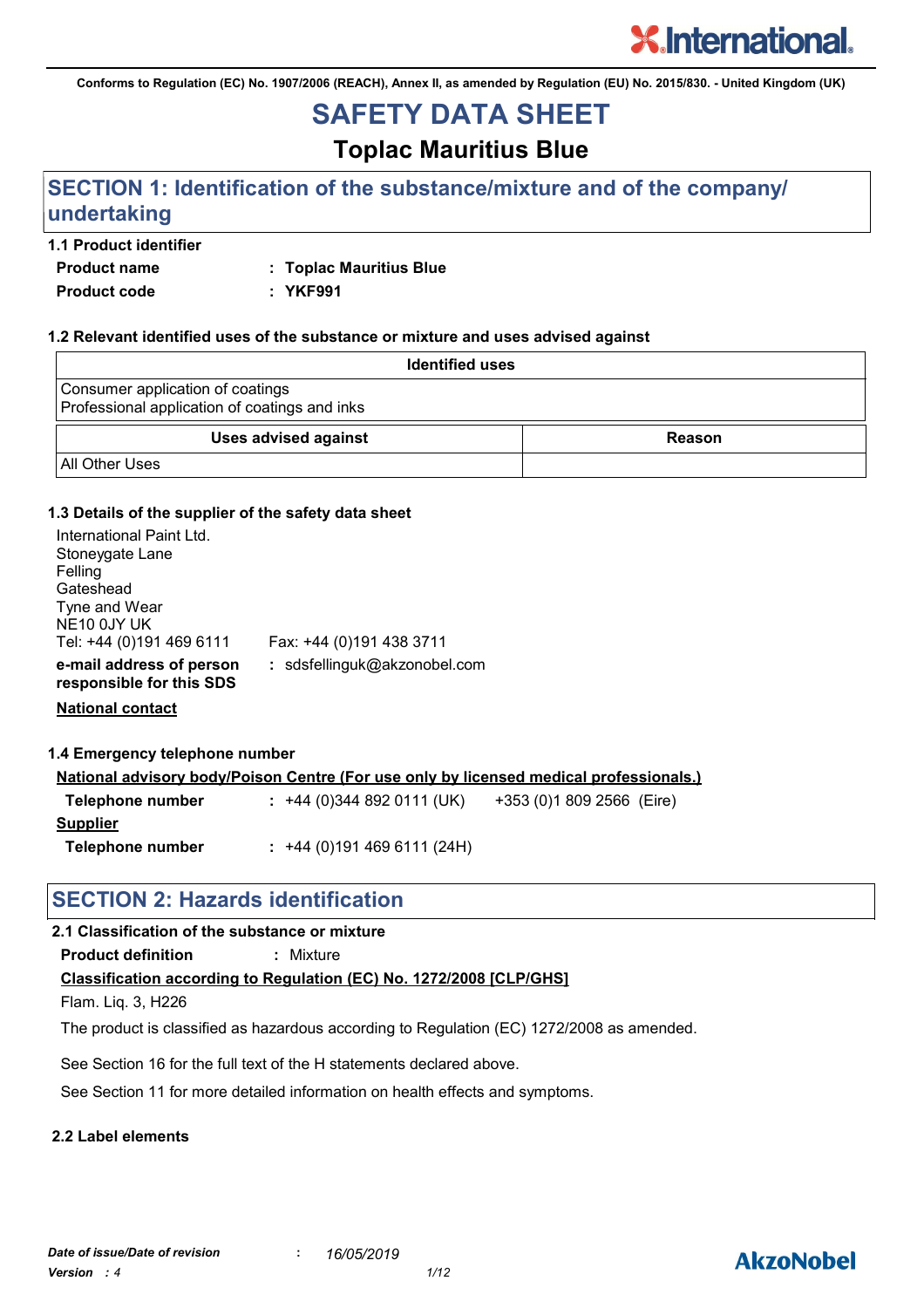# **SECTION 2: Hazards identification**

| <b>Hazard pictograms</b> |  |
|--------------------------|--|
|--------------------------|--|



| <b>Signal word</b>                                                                                                                                       | $:$ Warning                                                                                                                                              |
|----------------------------------------------------------------------------------------------------------------------------------------------------------|----------------------------------------------------------------------------------------------------------------------------------------------------------|
| <b>Hazard statements</b>                                                                                                                                 | : Flammable liquid and vapour.                                                                                                                           |
| <b>Precautionary statements</b>                                                                                                                          |                                                                                                                                                          |
| General                                                                                                                                                  | : Read label before use. Keep out of reach of children. If medical advice is needed,<br>have product container or label at hand.                         |
| <b>Prevention</b>                                                                                                                                        | : Wear protective gloves. Wear eye or face protection. Keep away from heat, hot<br>surfaces, sparks, open flames and other ignition sources. No smoking. |
| <b>Response</b>                                                                                                                                          | : IF ON SKIN (or hair): Take off immediately all contaminated clothing. Rinse skin<br>with water or shower.                                              |
| <b>Storage</b>                                                                                                                                           | $:$ Keep cool.                                                                                                                                           |
| <b>Disposal</b>                                                                                                                                          | : Dispose of contents and container in accordance with all local, regional, national<br>and international regulations.                                   |
| <b>Supplemental label</b><br>elements                                                                                                                    | : Contains 2-butanone oxime. May produce an allergic reaction. Repeated exposure<br>may cause skin dryness or cracking.                                  |
|                                                                                                                                                          | Wear appropriate respirator when ventilation is inadequate.                                                                                              |
| <b>Annex XVII - Restrictions</b><br>on the manufacture,<br>placing on the market and<br>use of certain dangerous<br>substances, mixtures and<br>articles | : Not applicable.                                                                                                                                        |
|                                                                                                                                                          |                                                                                                                                                          |

**Other hazards which do : not result in classification** : None known. **2.3 Other hazards**

# **SECTION 3: Composition/information on ingredients**

**3.2 Mixtures :** Mixture

| <b>Product/ingredient</b><br>name          | <b>Identifiers</b>                                                                      | $%$ by<br>weight | <b>Classification</b><br><b>Regulation (EC) No.</b><br>1272/2008 [CLP]          | <b>Nota</b><br>(s) | <b>Type</b> |
|--------------------------------------------|-----------------------------------------------------------------------------------------|------------------|---------------------------------------------------------------------------------|--------------------|-------------|
| Naphtha (petroleum),<br>hydrotreated heavy | REACH#:<br>l01-2119486659-16<br>EC: 265-150-3<br>CAS: 64742-48-9<br>Index: 649-327-00-6 | ≥25 - ≤50        | Asp. Tox. 1, H304<br>EUH066                                                     | P                  | [1] [2]     |
| 2-butanone oxime                           | REACH #:<br>01-2119539477-28<br>EC: 202-496-6<br>CAS: 96-29-7<br>Index: 616-014-00-0    | ≤0.3             | Acute Tox. 4, H312<br>Eye Dam. 1, H318<br>Skin Sens. 1, H317<br>Carc. 2, H351   |                    | $[1]$       |
|                                            |                                                                                         |                  | See Section 16 for the<br>l full text of the H<br>statements declared<br>above. |                    |             |

# **AkzoNobel**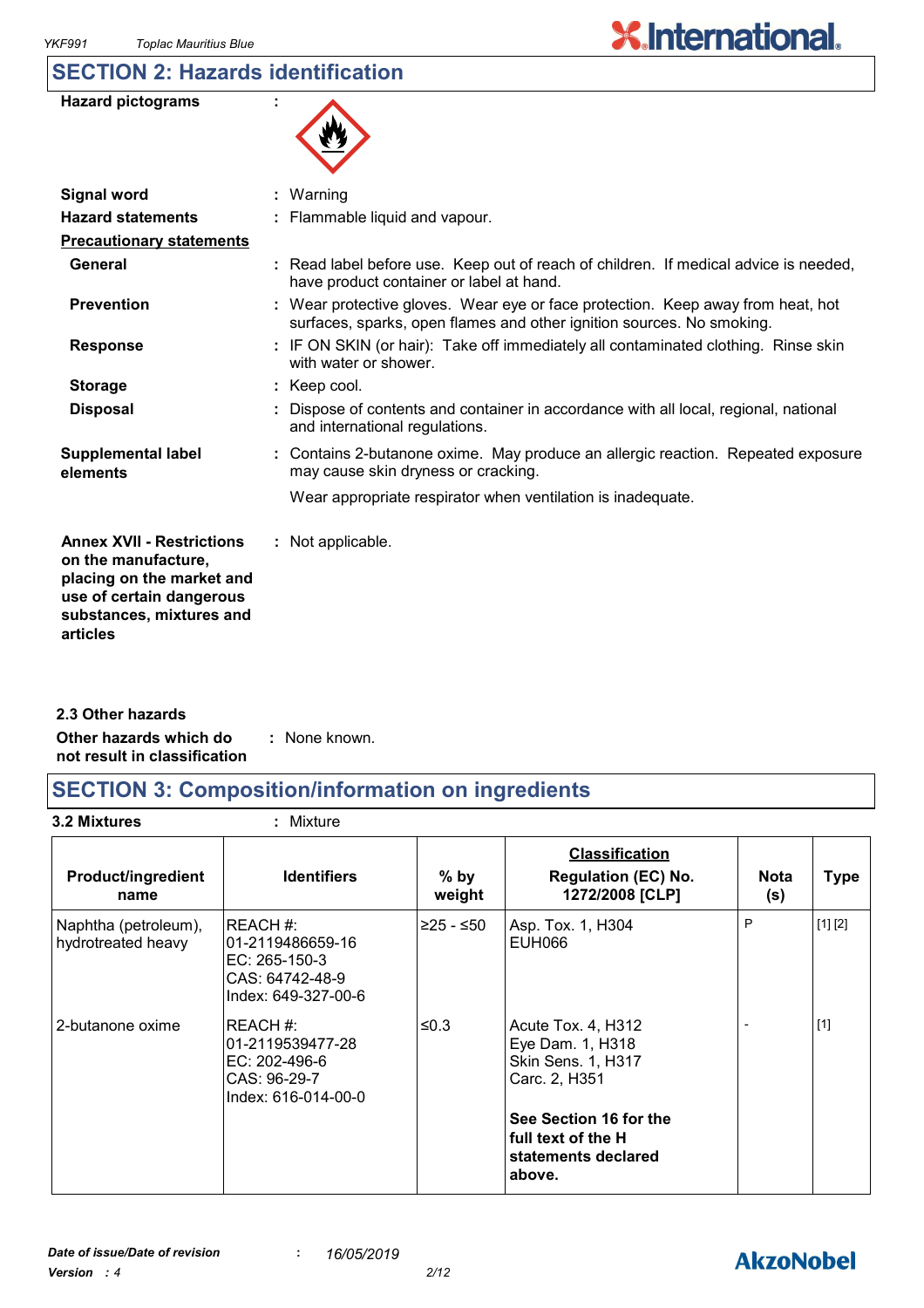# **SECTION 3: Composition/information on ingredients**

There are no additional ingredients present which, within the current knowledge of the supplier and in the concentrations applicable, are classified as hazardous to health or the environment, are PBTs or vPvBs or have been assigned a workplace exposure limit and hence require reporting in this section.

**X.International.** 

#### **Type**

[1] Substance classified with a health or environmental hazard

- [2] Substance with a workplace exposure limit
- [3] Substance meets the criteria for PBT according to Regulation (EC) No. 1907/2006, Annex XIII
- [4] Substance meets the criteria for vPvB according to Regulation (EC) No. 1907/2006, Annex XIII

[5] Substance of equivalent concern

Occupational exposure limits, if available, are listed in Section 8.

# **SECTION 4: First aid measures**

#### **4.1 Description of first aid measures**

| General                           | : In all cases of doubt, or when symptoms persist, seek medical attention. Never give<br>anything by mouth to an unconscious person. If unconscious, place in recovery<br>position and seek medical advice.                    |
|-----------------------------------|--------------------------------------------------------------------------------------------------------------------------------------------------------------------------------------------------------------------------------|
| Eye contact                       | : Remove contact lenses, irrigate copiously with clean, fresh water, holding the<br>eyelids apart for at least 10 minutes and seek immediate medical advice.                                                                   |
| <b>Inhalation</b>                 | : Remove to fresh air. Keep person warm and at rest. If not breathing, if breathing is<br>irregular or if respiratory arrest occurs, provide artificial respiration or oxygen by<br>trained personnel. Seek medical attention. |
| <b>Skin contact</b>               | : Remove contaminated clothing and shoes. Wash skin thoroughly with soap and<br>water or use recognised skin cleanser. Seek medical attention if irritation persists.<br>Do NOT use solvents or thinners.                      |
| Ingestion                         | : If swallowed, seek medical advice immediately and show the container or label.<br>Keep person warm and at rest. Do NOT induce vomiting.                                                                                      |
| <b>Protection of first-aiders</b> | : No action shall be taken involving any personal risk or without suitable training. It<br>may be dangerous to the person providing aid to give mouth-to-mouth resuscitation.                                                  |

#### **4.2 Most important symptoms and effects, both acute and delayed**

| <b>Potential acute health effects</b> |                                                                                                                                                                          |
|---------------------------------------|--------------------------------------------------------------------------------------------------------------------------------------------------------------------------|
| Eye contact                           | : No known significant effects or critical hazards.                                                                                                                      |
| <b>Inhalation</b>                     | : Exposure to decomposition products may cause a health hazard. Serious effects<br>may be delayed following exposure.                                                    |
| <b>Skin contact</b>                   | : Defatting to the skin. May cause skin dryness and irritation.                                                                                                          |
| Ingestion                             | : No known significant effects or critical hazards.                                                                                                                      |
| Over-exposure signs/symptoms          |                                                                                                                                                                          |
| Eye contact                           | : No specific data.                                                                                                                                                      |
| <b>Inhalation</b>                     | : Adverse symptoms may include the following:<br>headache<br>drowsiness/fatigue<br>dizziness/vertigo<br>muscle weakness<br>unconsciousness                               |
| <b>Skin contact</b>                   | : Adverse symptoms may include the following:<br>irritation<br>dryness<br>cracking                                                                                       |
| Ingestion                             | : No specific data.                                                                                                                                                      |
|                                       | 4.3 Indication of any immediate medical attention and special treatment needed                                                                                           |
| Notes to physician                    | : In case of inhalation of decomposition products in a fire, symptoms may be delayed.<br>The exposed person may need to be kept under medical surveillance for 48 hours. |
| <b>Specific treatments</b>            | : No specific treatment.                                                                                                                                                 |

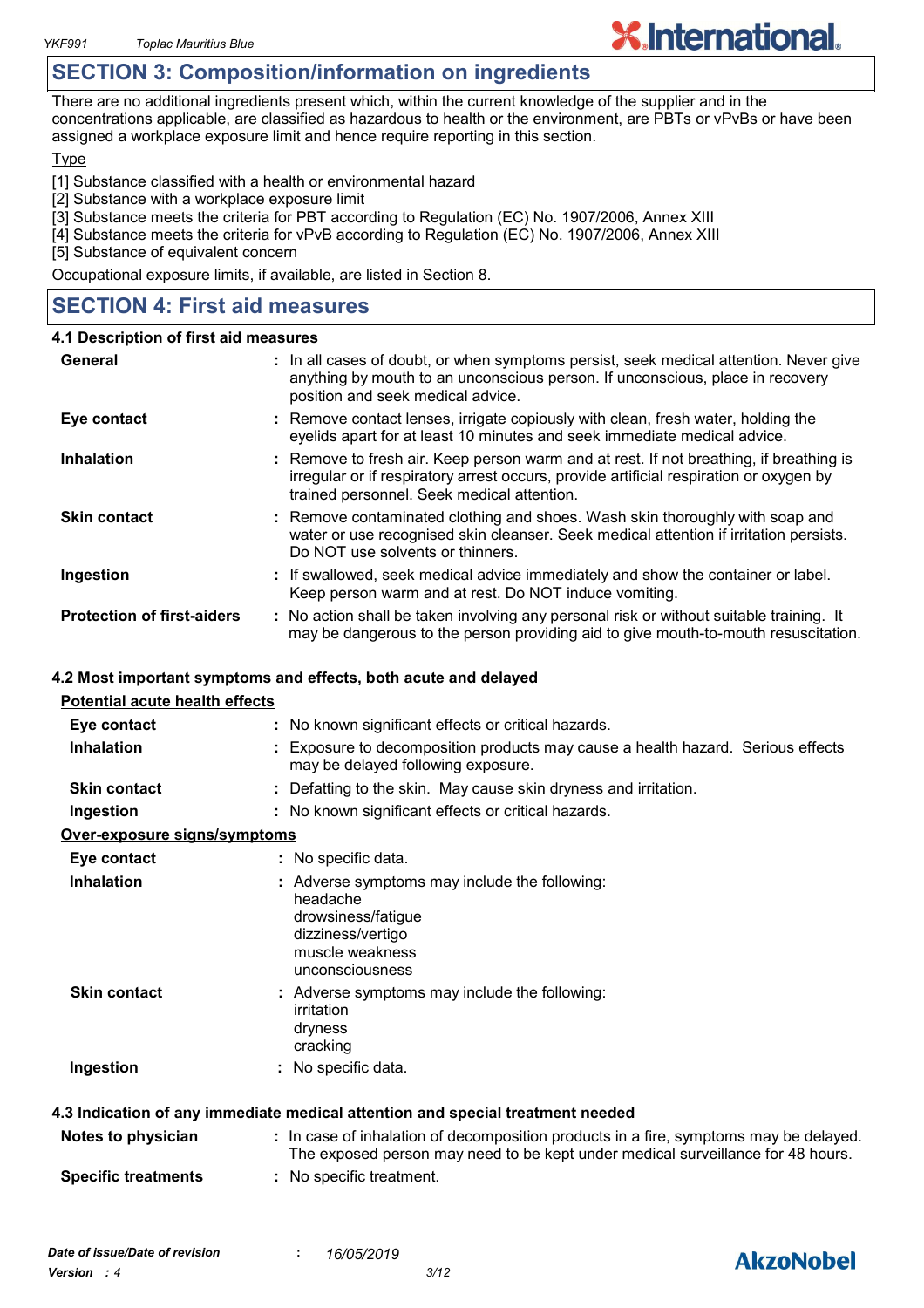# **SECTION 5: Firefighting measures**

| 5.1 Extinguishing media<br><b>Suitable extinguishing</b><br>media | : Use dry chemical, $CO2$ , water spray (fog) or foam.                                                                                                                                                                                                                                                                                                                |
|-------------------------------------------------------------------|-----------------------------------------------------------------------------------------------------------------------------------------------------------------------------------------------------------------------------------------------------------------------------------------------------------------------------------------------------------------------|
| Unsuitable extinguishing<br>media                                 | : Do not use water jet.                                                                                                                                                                                                                                                                                                                                               |
| 5.2 Special hazards arising from the substance or mixture         |                                                                                                                                                                                                                                                                                                                                                                       |
| <b>Hazards from the</b><br>substance or mixture                   | : Flammable liquid and vapour. In a fire or if heated, a pressure increase will occur<br>and the container may burst, with the risk of a subsequent explosion. Runoff to<br>sewer may create fire or explosion hazard.                                                                                                                                                |
| <b>Hazardous thermal</b><br>decomposition products                | : Decomposition products may include the following materials:<br>carbon dioxide<br>carbon monoxide<br>nitrogen oxides<br>halogenated compounds<br>metal oxide/oxides                                                                                                                                                                                                  |
| 5.3 Advice for firefighters                                       |                                                                                                                                                                                                                                                                                                                                                                       |
| <b>Special protective actions</b><br>for fire-fighters            | : Promptly isolate the scene by removing all persons from the vicinity of the incident if<br>there is a fire. No action shall be taken involving any personal risk or without<br>suitable training. Move containers from fire area if this can be done without risk.<br>Use water spray to keep fire-exposed containers cool.                                         |
| <b>Special protective</b><br>equipment for fire-fighters          | : Fire-fighters should wear appropriate protective equipment and self-contained<br>breathing apparatus (SCBA) with a full face-piece operated in positive pressure<br>mode. Clothing for fire-fighters (including helmets, protective boots and gloves)<br>conforming to European standard EN 469 will provide a basic level of protection for<br>chemical incidents. |

# **SECTION 6: Accidental release measures**

# **6.1 Personal precautions, protective equipment and emergency procedures**

| For non-emergency<br>personnel                           | inadequate. Put on appropriate personal protective equipment. | : No action shall be taken involving any personal risk or without suitable training.<br>Evacuate surrounding areas. Keep unnecessary and unprotected personnel from<br>entering. Do not touch or walk through spilt material. Shut off all ignition sources.<br>No flares, smoking or flames in hazard area. Avoid breathing vapour or mist.<br>Provide adequate ventilation. Wear appropriate respirator when ventilation is                                                                                                                                                                                         |
|----------------------------------------------------------|---------------------------------------------------------------|-----------------------------------------------------------------------------------------------------------------------------------------------------------------------------------------------------------------------------------------------------------------------------------------------------------------------------------------------------------------------------------------------------------------------------------------------------------------------------------------------------------------------------------------------------------------------------------------------------------------------|
|                                                          | information in "For non-emergency personnel".                 | For emergency responders : If specialised clothing is required to deal with the spillage, take note of any<br>information in Section 8 on suitable and unsuitable materials. See also the                                                                                                                                                                                                                                                                                                                                                                                                                             |
| <b>6.2 Environmental</b><br>precautions                  | pollution (sewers, waterways, soil or air).                   | : Avoid dispersal of spilt material and runoff and contact with soil, waterways, drains<br>and sewers. Inform the relevant authorities if the product has caused environmental                                                                                                                                                                                                                                                                                                                                                                                                                                        |
| 6.3 Methods and material for containment and cleaning up |                                                               |                                                                                                                                                                                                                                                                                                                                                                                                                                                                                                                                                                                                                       |
| <b>Small spill</b>                                       | contractor.                                                   | : Stop leak if without risk. Move containers from spill area. Use spark-proof tools and<br>explosion-proof equipment. Dilute with water and mop up if water-soluble.<br>Alternatively, or if water-insoluble, absorb with an inert dry material and place in an<br>appropriate waste disposal container. Dispose of via a licensed waste disposal                                                                                                                                                                                                                                                                     |
| Large spill                                              | same hazard as the spilt product.                             | : Stop leak if without risk. Move containers from spill area. Use spark-proof tools and<br>explosion-proof equipment. Approach the release from upwind. Prevent entry into<br>sewers, water courses, basements or confined areas. Wash spillages into an<br>effluent treatment plant or proceed as follows. Contain and collect spillage with non-<br>combustible, absorbent material e.g. sand, earth, vermiculite or diatomaceous earth<br>and place in container for disposal according to local regulations. Dispose of via a<br>licensed waste disposal contractor. Contaminated absorbent material may pose the |
| Date of issue/Date of revision                           | 16/05/2019                                                    | <b>AkzoNobel</b>                                                                                                                                                                                                                                                                                                                                                                                                                                                                                                                                                                                                      |
|                                                          |                                                               |                                                                                                                                                                                                                                                                                                                                                                                                                                                                                                                                                                                                                       |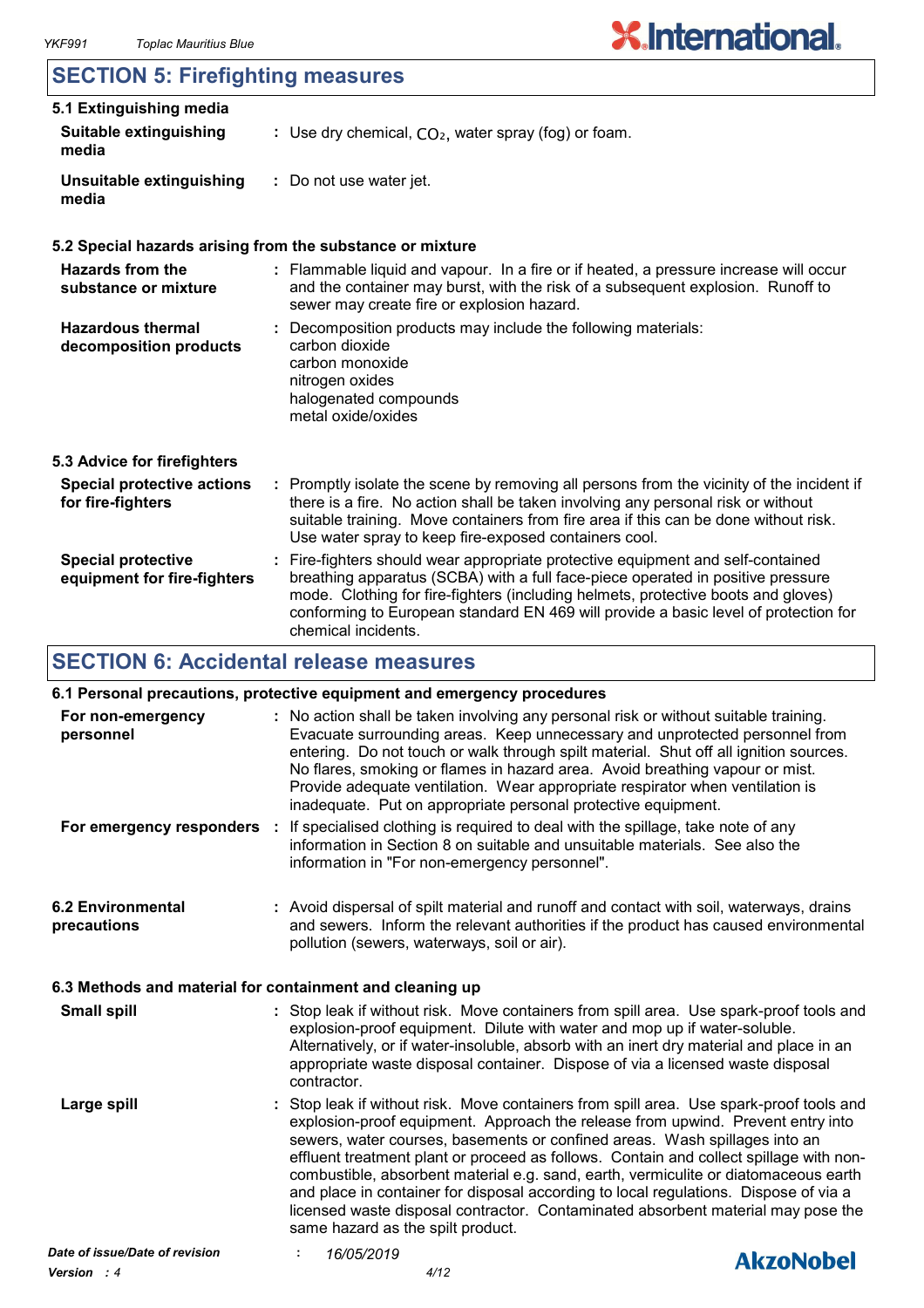# **SECTION 6: Accidental release measures**

| 6.4 Reference to other |  |
|------------------------|--|
| sections               |  |

See Section 1 for emergency contact information. **:** See Section 8 for information on appropriate personal protective equipment. See Section 13 for additional waste treatment information.

# **SECTION 7: Handling and storage**

The information in this section contains generic advice and guidance. The list of Identified Uses in Section 1 should be consulted for any available use-specific information provided in the Exposure Scenario(s).

## **7.1 Precautions for safe handling**

| <b>Protective measures</b>                | : Put on appropriate personal protective equipment (see Section 8). Do not ingest.<br>Avoid contact with eyes, skin and clothing. Avoid breathing vapour or mist. Use<br>only with adequate ventilation. Wear appropriate respirator when ventilation is<br>inadequate. Do not enter storage areas and confined spaces unless adequately<br>ventilated. Keep in the original container or an approved alternative made from a<br>compatible material, kept tightly closed when not in use. Store and use away from<br>heat, sparks, open flame or any other ignition source. Use explosion-proof electrical<br>(ventilating, lighting and material handling) equipment. Use only non-sparking tools.<br>Take precautionary measures against electrostatic discharges. Empty containers<br>retain product residue and can be hazardous. Do not reuse container. |
|-------------------------------------------|----------------------------------------------------------------------------------------------------------------------------------------------------------------------------------------------------------------------------------------------------------------------------------------------------------------------------------------------------------------------------------------------------------------------------------------------------------------------------------------------------------------------------------------------------------------------------------------------------------------------------------------------------------------------------------------------------------------------------------------------------------------------------------------------------------------------------------------------------------------|
| Advice on general<br>occupational hygiene | : Eating, drinking and smoking should be prohibited in areas where this material is<br>handled, stored and processed. Workers should wash hands and face before<br>eating, drinking and smoking. Remove contaminated clothing and protective<br>equipment before entering eating areas. See also Section 8 for additional<br>information on hygiene measures.                                                                                                                                                                                                                                                                                                                                                                                                                                                                                                  |

#### **7.2 Conditions for safe storage, including any incompatibilities**

Store in accordance with local regulations. Store in a segregated and approved area. Store in original container protected from direct sunlight in a dry, cool and well-ventilated area, away from incompatible materials (see Section 10) and food and drink. Eliminate all ignition sources. Vapours are heavier than air and may spread along floors. Separate from oxidizing materials. Keep container tightly closed and sealed until ready for use. Containers that have been opened must be carefully resealed and kept upright to prevent leakage. Do not store in unlabelled containers. Use appropriate containment to avoid environmental contamination.

| 7.3 Specific end use(s)    |                    |
|----------------------------|--------------------|
| <b>Recommendations</b>     | : Not available.   |
| Industrial sector specific | $:$ Not available. |
| solutions                  |                    |

*Version : 4 5/12*

# **SECTION 8: Exposure controls/personal protection**

The information in this section contains generic advice and guidance. Information is provided based on typical anticipated uses of the product. Additional measures might be required for bulk handling or other uses that could significantly increase worker exposure or environmental releases.

#### **8.1 Control parameters**

#### **Occupational exposure limits**

| <b>Product/ingredient name</b>              |            | <b>Exposure limit values</b>                                                                                                                                                                                                                                                                                                                                                                                                                                                                                                                                                                                                                                                                                                                                                                                                                                   |  |  |
|---------------------------------------------|------------|----------------------------------------------------------------------------------------------------------------------------------------------------------------------------------------------------------------------------------------------------------------------------------------------------------------------------------------------------------------------------------------------------------------------------------------------------------------------------------------------------------------------------------------------------------------------------------------------------------------------------------------------------------------------------------------------------------------------------------------------------------------------------------------------------------------------------------------------------------------|--|--|
| Naphtha (petroleum), hydrotreated heavy     |            | <b>EU OEL (Europe).</b><br>TWA: 1200 mg/m <sup>3</sup> 8 hours.<br>TWA: 197 ppm 8 hours.<br>If this product contains ingredients with exposure limits, personal, workplace<br>atmosphere or biological monitoring may be required to determine the effectiveness<br>of the ventilation or other control measures and/or the necessity to use respiratory<br>protective equipment. Reference should be made to monitoring standards, such as<br>the following: European Standard EN 689 (Workplace atmospheres - Guidance for<br>the assessment of exposure by inhalation to chemical agents for comparison with<br>limit values and measurement strategy) European Standard EN 14042 (Workplace<br>atmospheres - Guide for the application and use of procedures for the assessment<br>of exposure to chemical and biological agents) European Standard EN 482 |  |  |
| <b>Recommended monitoring</b><br>procedures | ÷.         |                                                                                                                                                                                                                                                                                                                                                                                                                                                                                                                                                                                                                                                                                                                                                                                                                                                                |  |  |
| Date of issue/Date of revision              | 16/05/2019 |                                                                                                                                                                                                                                                                                                                                                                                                                                                                                                                                                                                                                                                                                                                                                                                                                                                                |  |  |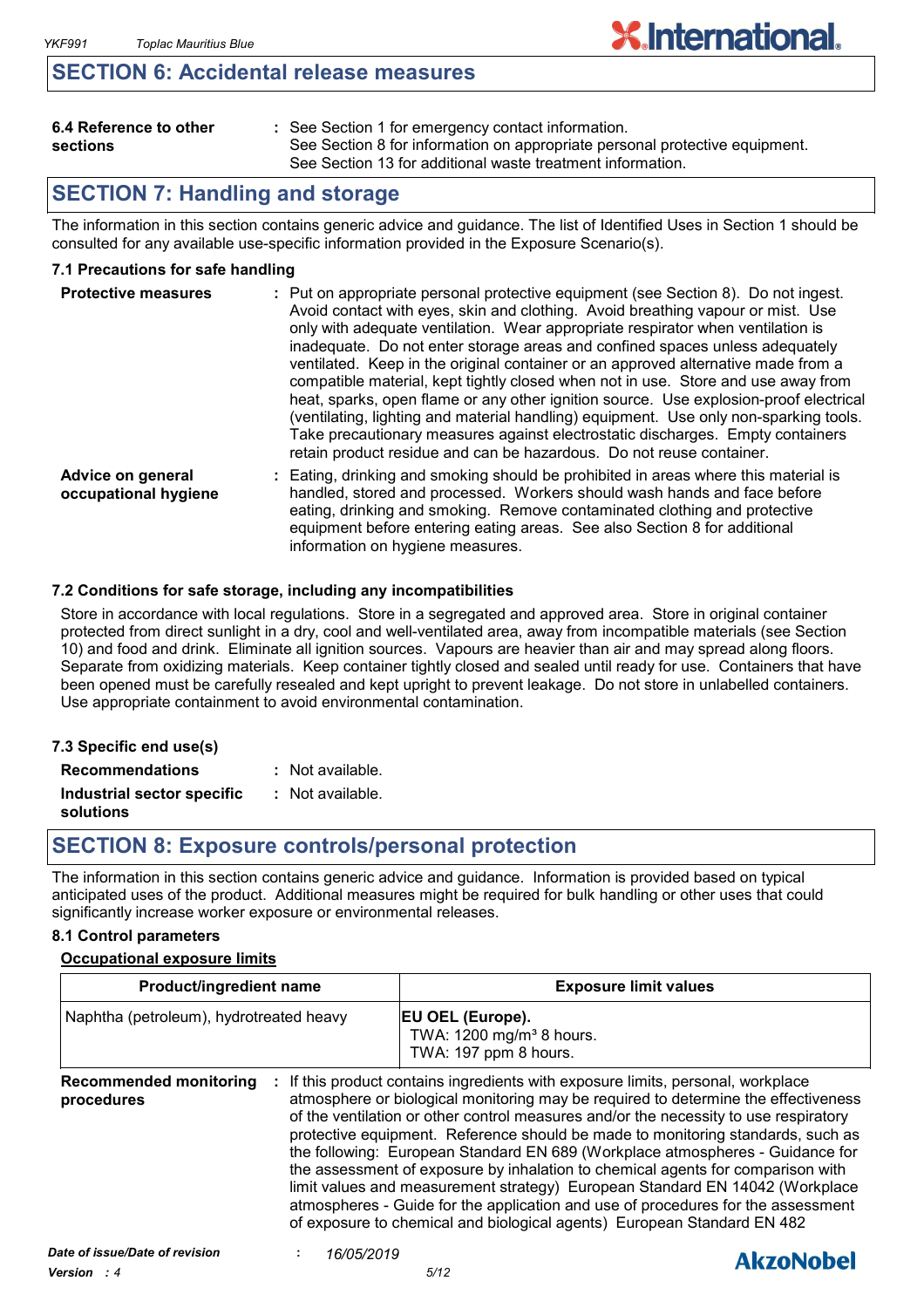# **SECTION 8: Exposure controls/personal protection**

(Workplace atmospheres - General requirements for the performance of procedures for the measurement of chemical agents) Reference to national guidance documents for methods for the determination of hazardous substances will also be required.

**X.International.** 

# **DNELs/DMELs**

No DNELs/DMELs available.

#### **PNECs**

No PNECs available

| 8.2 Exposure controls                 |                                                                                                                                                                                                                                                                                                                                                                                                                                                                                                                                                                                                                                                                                                                                                                                                                                                                                                                                                                                                                                                                                                                                                                                                                                                                                                                                                                          |
|---------------------------------------|--------------------------------------------------------------------------------------------------------------------------------------------------------------------------------------------------------------------------------------------------------------------------------------------------------------------------------------------------------------------------------------------------------------------------------------------------------------------------------------------------------------------------------------------------------------------------------------------------------------------------------------------------------------------------------------------------------------------------------------------------------------------------------------------------------------------------------------------------------------------------------------------------------------------------------------------------------------------------------------------------------------------------------------------------------------------------------------------------------------------------------------------------------------------------------------------------------------------------------------------------------------------------------------------------------------------------------------------------------------------------|
| Appropriate engineering<br>controls   | : Use only with adequate ventilation. Use process enclosures, local exhaust<br>ventilation or other engineering controls to keep worker exposure to airborne<br>contaminants below any recommended or statutory limits. The engineering<br>controls also need to keep gas, vapour or dust concentrations below any lower<br>explosive limits. Use explosion-proof ventilation equipment.                                                                                                                                                                                                                                                                                                                                                                                                                                                                                                                                                                                                                                                                                                                                                                                                                                                                                                                                                                                 |
| <b>Individual protection measures</b> |                                                                                                                                                                                                                                                                                                                                                                                                                                                                                                                                                                                                                                                                                                                                                                                                                                                                                                                                                                                                                                                                                                                                                                                                                                                                                                                                                                          |
| <b>Hygiene measures</b>               | : Wash hands, forearms and face thoroughly after handling chemical products,<br>before eating, smoking and using the lavatory and at the end of the working period.<br>Appropriate techniques should be used to remove potentially contaminated clothing.<br>Wash contaminated clothing before reusing. Ensure that eyewash stations and<br>safety showers are close to the workstation location.                                                                                                                                                                                                                                                                                                                                                                                                                                                                                                                                                                                                                                                                                                                                                                                                                                                                                                                                                                        |
| <b>Eye/face protection</b>            | Safety eyewear complying with an approved standard should be used when a risk<br>assessment indicates this is necessary to avoid exposure to liquid splashes, mists,<br>gases or dusts. Use eye protection according to EN 166, designed to protect<br>against liquid splashes. If contact is possible, the following protection should be<br>worn, unless the assessment indicates a higher degree of protection: safety<br>glasses with side-shields.                                                                                                                                                                                                                                                                                                                                                                                                                                                                                                                                                                                                                                                                                                                                                                                                                                                                                                                  |
| <b>Skin protection</b>                |                                                                                                                                                                                                                                                                                                                                                                                                                                                                                                                                                                                                                                                                                                                                                                                                                                                                                                                                                                                                                                                                                                                                                                                                                                                                                                                                                                          |
| <b>Hand protection</b>                | : Use chemical resistant gloves classified under Standard EN 374: Protective gloves<br>against chemicals and micro-organisms. Recommended: Viton® or Nitrile<br>gloves. When prolonged or frequently repeated contact may occur, a glove with a<br>protection class of 6 (breakthrough time greater than 480 minutes according to EN<br>374) is recommended. When only brief contact is expected, a glove with a<br>protection class of 2 or higher (breakthrough time greater than 30 minutes<br>according to EN 374) is recommended. The user must check that the final choice<br>of type of glove selected for handling this product is the most appropriate and takes<br>into account the particular conditions of use, as included in the user's risk<br>assessment. NOTICE: The selection of a specific glove for a particular application<br>and duration of use in a workplace should also take into account all relevant<br>workplace factors such as, but not limited to: Other chemicals which may be<br>handled, physical requirements (cut/puncture protection, dexterity, thermal<br>protection), potential body reactions to glove materials, as well as the instructions/<br>specifications provided by the glove supplier. Barrier creams may help to protect<br>the exposed areas of the skin but should not be applied once exposure has<br>occurred. |
| <b>Body protection</b>                | : Personal protective equipment for the body should be selected based on the task<br>being performed and the risks involved and should be approved by a specialist<br>before handling this product. EN ISO 13688 When there is a risk of ignition from<br>static electricity, wear anti-static protective clothing. For the greatest protection<br>from static discharges, clothing should include anti-static overalls, boots and gloves.<br>Refer to European Standard EN 1149 for further information on material and design<br>requirements and test methods.                                                                                                                                                                                                                                                                                                                                                                                                                                                                                                                                                                                                                                                                                                                                                                                                        |
| Other skin protection                 | : Appropriate footwear and any additional skin protection measures should be<br>selected based on the task being performed and the risks involved and should be<br>approved by a specialist before handling this product.                                                                                                                                                                                                                                                                                                                                                                                                                                                                                                                                                                                                                                                                                                                                                                                                                                                                                                                                                                                                                                                                                                                                                |
| <b>Respiratory protection</b>         | : Use a properly fitted, air-purifying or air-fed respirator complying with an approved<br>standard if a risk assessment indicates this is necessary according to EN529.<br>Respirator selection must be based on known or anticipated exposure levels, the<br>hazards of the product and the safe working limits of the selected respirator.                                                                                                                                                                                                                                                                                                                                                                                                                                                                                                                                                                                                                                                                                                                                                                                                                                                                                                                                                                                                                            |
| Date of issue/Date of revision        | 16/05/2019<br>÷<br><b>AkzoNobel</b>                                                                                                                                                                                                                                                                                                                                                                                                                                                                                                                                                                                                                                                                                                                                                                                                                                                                                                                                                                                                                                                                                                                                                                                                                                                                                                                                      |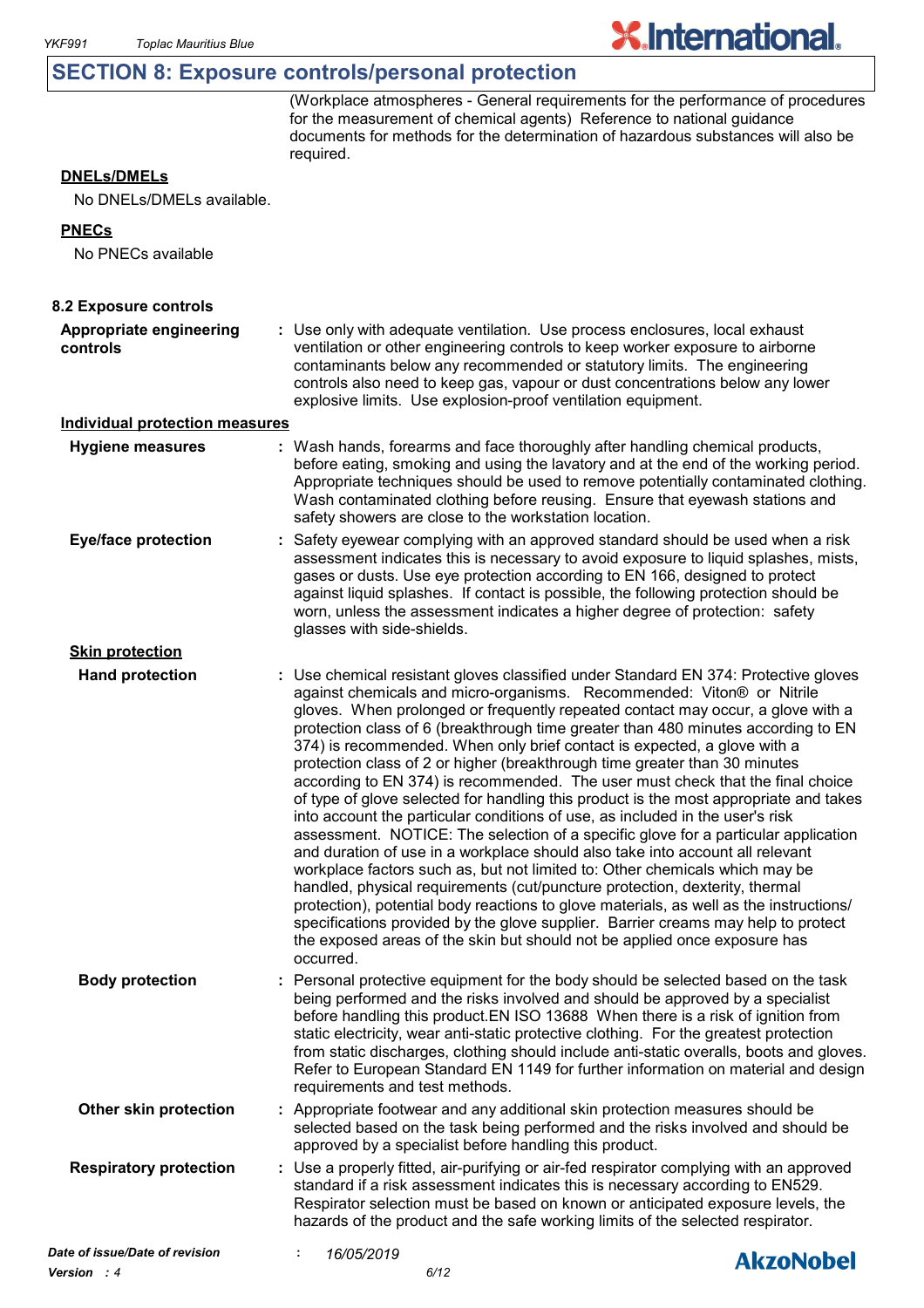# **SECTION 8: Exposure controls/personal protection**

| <b>Environmental exposure</b> |  |
|-------------------------------|--|
| controls                      |  |

**:** Emissions from ventilation or work process equipment should be checked to ensure they comply with the requirements of environmental protection legislation. In some cases, fume scrubbers, filters or engineering modifications to the process equipment will be necessary to reduce emissions to acceptable levels.

**X.International.** 

# **SECTION 9: Physical and chemical properties**

#### **9.1 Information on basic physical and chemical properties**

| <b>Appearance</b>                                                 |                                                                                                  |
|-------------------------------------------------------------------|--------------------------------------------------------------------------------------------------|
| <b>Physical state</b>                                             | : Liquid.                                                                                        |
| Colour                                                            | $:$ Blue.                                                                                        |
| Odour                                                             | : Solvent.                                                                                       |
| <b>Odour threshold</b>                                            | : Not available.                                                                                 |
| рH                                                                | : Not applicable.                                                                                |
| <b>Melting point/freezing point</b>                               | : Not available.                                                                                 |
| Initial boiling point and<br>boiling range                        | : Lowest known value: 155 to 217°C (311 to 422.6°F)(Naphtha (petroleum),<br>hydrotreated heavy). |
| <b>Flash point</b>                                                | : Closed cup: $42^{\circ}$ C                                                                     |
| <b>Evaporation rate</b>                                           | $:$ Not available.                                                                               |
| Flammability (solid, gas)                                         | : Not available.                                                                                 |
| <b>Upper/lower flammability or</b><br>explosive limits            | : Greatest known range: Lower: 1.4% Upper: 7.6% (Naphtha (petroleum),<br>hydrotreated heavy)     |
| Vapour pressure                                                   | : Not available.                                                                                 |
| Vapour density                                                    | : Not available.                                                                                 |
| <b>Relative density</b>                                           | : 0.96                                                                                           |
| Solubility(ies)                                                   | : Insoluble in the following materials: cold water.                                              |
| <b>Partition coefficient: n-octanol/: Not available.</b><br>water |                                                                                                  |
| <b>Auto-ignition temperature</b>                                  | $:$ Not available.                                                                               |
| <b>Decomposition temperature</b>                                  | : Not available.                                                                                 |
| <b>Viscosity</b>                                                  | : Kinematic (room temperature): $377 \text{ mm}^2/\text{s}$                                      |
| <b>Explosive properties</b>                                       | : Not available.                                                                                 |
| <b>Oxidising properties</b>                                       | : Not available.                                                                                 |

#### **9.2 Other information**

No additional information.

|                                               | <b>SECTION 10: Stability and reactivity</b>                                                                                                                                  |  |  |  |
|-----------------------------------------------|------------------------------------------------------------------------------------------------------------------------------------------------------------------------------|--|--|--|
| 10.1 Reactivity                               | : No specific test data related to reactivity available for this product or its ingredients.                                                                                 |  |  |  |
| <b>10.2 Chemical stability</b>                | : The product is stable.                                                                                                                                                     |  |  |  |
| 10.3 Possibility of<br>hazardous reactions    | : Under normal conditions of storage and use, hazardous reactions will not occur.                                                                                            |  |  |  |
| 10.4 Conditions to avoid                      | : Avoid all possible sources of ignition (spark or flame). Do not pressurise, cut, weld,<br>braze, solder, drill, grind or expose containers to heat or sources of ignition. |  |  |  |
| 10.5 Incompatible materials                   | : Reactive or incompatible with the following materials:<br>oxidizing materials                                                                                              |  |  |  |
| 10.6 Hazardous<br>decomposition products      | : Under normal conditions of storage and use, hazardous decomposition products<br>should not be produced.                                                                    |  |  |  |
| Date of issue/Date of revision<br>Version : 4 | 16/05/2019<br>÷.<br><b>AkzoNobel</b><br>7/12                                                                                                                                 |  |  |  |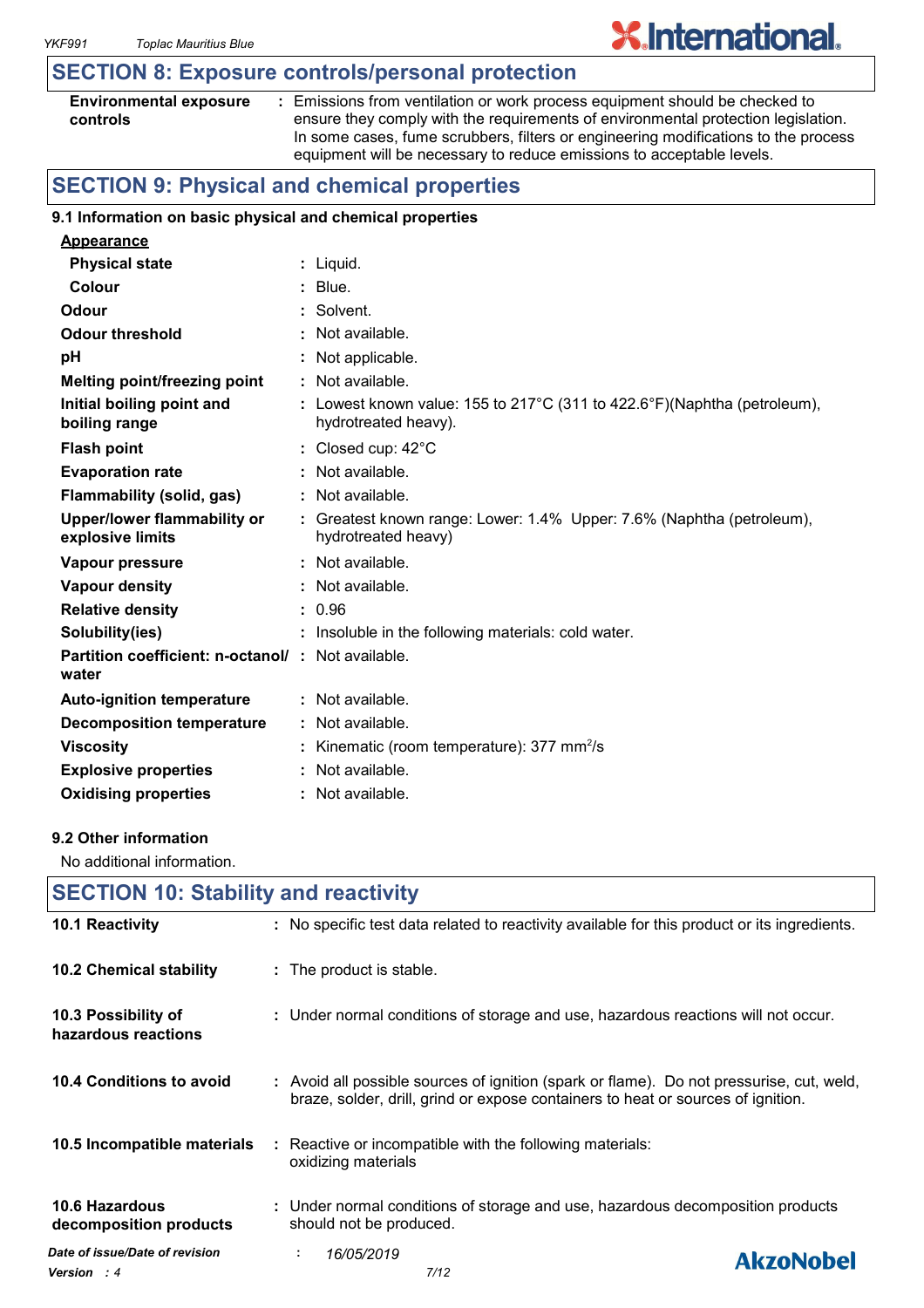

# **SECTION 10: Stability and reactivity**

| <b>Product/ingredient name</b>             | <b>Result</b> | <b>Species</b> | <b>Dose</b> | <b>Exposure</b> |
|--------------------------------------------|---------------|----------------|-------------|-----------------|
| Naphtha (petroleum),<br>hydrotreated heavy | ILD50 Oral    | Rat            | 6000 mg/kg  |                 |
| 2-butanone oxime                           | ILD50 Dermal  | Rat            | 1001 mg/kg  |                 |

# **Conclusion/Summary :** Not available.

# **Irritation/Corrosion**

| Product/ingredient name                            | <b>Result</b>          | <b>Species</b> | <b>Score</b> | <b>Exposure</b>    | <b>Observation</b> |
|----------------------------------------------------|------------------------|----------------|--------------|--------------------|--------------------|
| 2-butanone oxime                                   | Eyes - Severe irritant | Rabbit         |              | 100<br>microliters |                    |
| <b>Conclusion/Summary</b>                          | : Not available.       |                |              |                    |                    |
| <b>Sensitisation</b>                               |                        |                |              |                    |                    |
| <b>Conclusion/Summary</b>                          | : Not available.       |                |              |                    |                    |
| <b>Mutagenicity</b>                                |                        |                |              |                    |                    |
| <b>Conclusion/Summary</b>                          | : Not available.       |                |              |                    |                    |
| <b>Carcinogenicity</b>                             |                        |                |              |                    |                    |
| <b>Conclusion/Summary</b>                          | : Not available.       |                |              |                    |                    |
| <b>Reproductive toxicity</b>                       |                        |                |              |                    |                    |
| <b>Conclusion/Summary</b>                          | : Not available.       |                |              |                    |                    |
| <b>Teratogenicity</b>                              |                        |                |              |                    |                    |
| <b>Conclusion/Summary</b>                          | : Not available.       |                |              |                    |                    |
| Specific target organ toxicity (single exposure)   |                        |                |              |                    |                    |
| Not available.                                     |                        |                |              |                    |                    |
| Cusaifis taxaat axaan taylaitu (xanaatad aynaayya) |                        |                |              |                    |                    |

# **Specific target organ toxicity (repeated exposure)**

Not available.

## **Aspiration hazard**

| <b>Product/ingredient name</b>          | Result                                |
|-----------------------------------------|---------------------------------------|
| Naphtha (petroleum), hydrotreated heavy | <b>ASPIRATION HAZARD - Category 1</b> |

| Information on likely routes : Not available.<br>of exposure |                                                                                                                                            |                  |
|--------------------------------------------------------------|--------------------------------------------------------------------------------------------------------------------------------------------|------------------|
| <b>Potential acute health effects</b>                        |                                                                                                                                            |                  |
| Eye contact                                                  | : No known significant effects or critical hazards.                                                                                        |                  |
| <b>Inhalation</b>                                            | Exposure to decomposition products may cause a health hazard. Serious effects<br>may be delayed following exposure.                        |                  |
| <b>Skin contact</b>                                          | : Defatting to the skin. May cause skin dryness and irritation.                                                                            |                  |
| Ingestion                                                    | : No known significant effects or critical hazards.                                                                                        |                  |
|                                                              | <u>Symptoms related to the physical, chemical and toxicological characteristics</u>                                                        |                  |
| Eye contact                                                  | : No specific data.                                                                                                                        |                  |
| <b>Inhalation</b>                                            | : Adverse symptoms may include the following:<br>headache<br>drowsiness/fatigue<br>dizziness/vertigo<br>muscle weakness<br>unconsciousness |                  |
| <b>Skin contact</b>                                          | : Adverse symptoms may include the following:<br>irritation<br>dryness<br>cracking                                                         |                  |
| Ingestion                                                    | : No specific data.                                                                                                                        |                  |
| Date of issue/Date of revision                               | 16/05/2019                                                                                                                                 | <b>AkzoNobel</b> |
| <b>Version</b> : 4                                           | 8/12                                                                                                                                       |                  |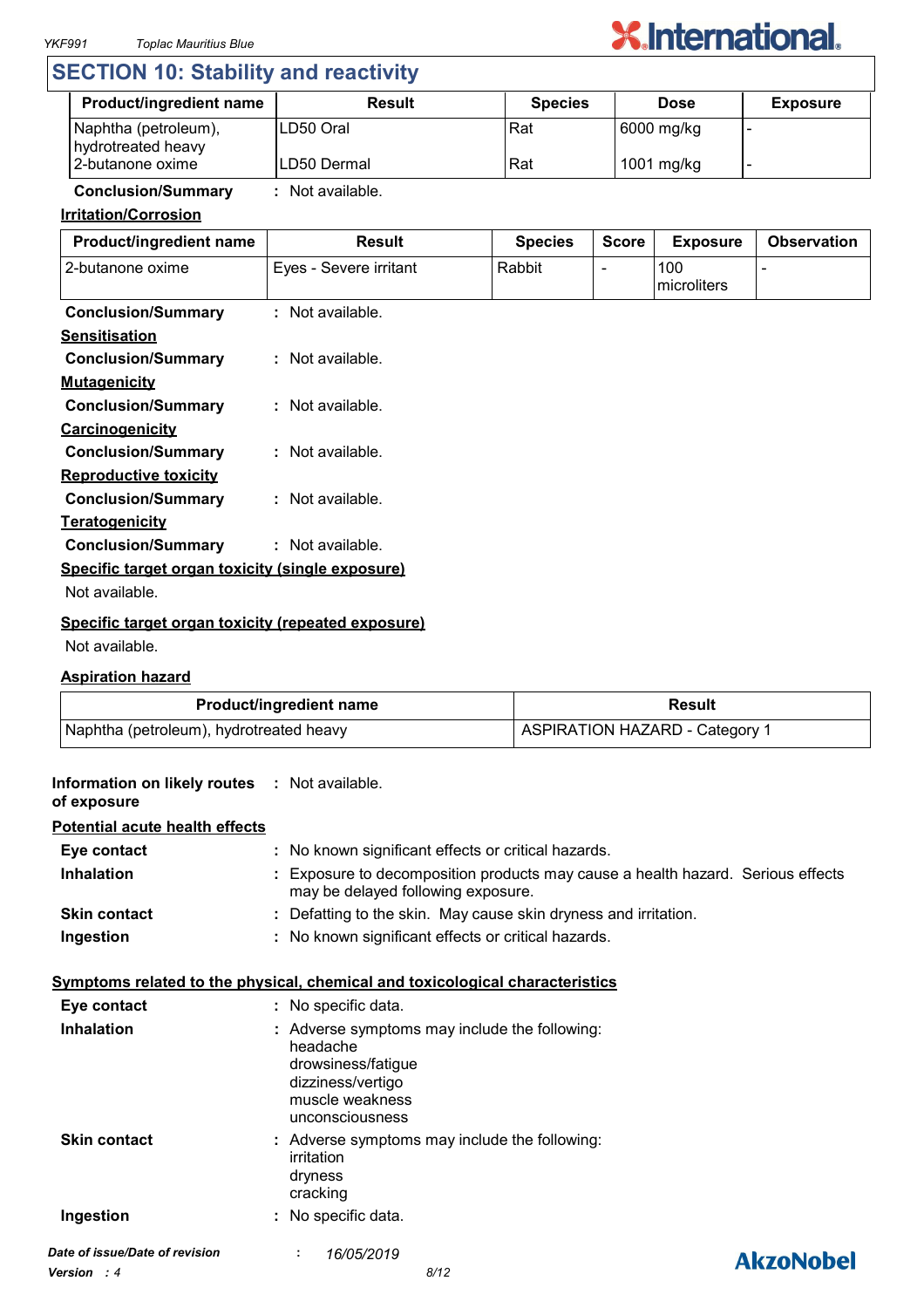# **X.International.**

# **SECTION 11: Toxicological information**

### **Delayed and immediate effects as well as chronic effects from short and long-term exposure**

| <b>Short term exposure</b>              |                                                                                                            |
|-----------------------------------------|------------------------------------------------------------------------------------------------------------|
| <b>Potential immediate</b><br>effects   | : Not available.                                                                                           |
| <b>Potential delayed effects</b>        | : Not available.                                                                                           |
| Long term exposure                      |                                                                                                            |
| <b>Potential immediate</b><br>effects   | : Not available.                                                                                           |
| <b>Potential delayed effects</b>        | : Not available.                                                                                           |
| <b>Potential chronic health effects</b> |                                                                                                            |
| Not available.                          |                                                                                                            |
| <b>Conclusion/Summary</b>               | : Not available.                                                                                           |
| General                                 | : Prolonged or repeated contact can defat the skin and lead to irritation, cracking and/<br>or dermatitis. |
| Carcinogenicity                         | : No known significant effects or critical hazards.                                                        |
| <b>Mutagenicity</b>                     | : No known significant effects or critical hazards.                                                        |
| <b>Teratogenicity</b>                   | : No known significant effects or critical hazards.                                                        |
| <b>Developmental effects</b>            | : No known significant effects or critical hazards.                                                        |
| <b>Fertility effects</b>                | : No known significant effects or critical hazards.                                                        |

#### **Other information :** : Not available.

# **SECTION 12: Ecological information**

#### **12.1 Toxicity**

| Acute LC50 843000 to 914000 µg/l<br>Fish - Pimephales promelas<br>I96 hours<br><b>Fresh water</b> | <b>Product/ingredient name</b> | Result | <b>Species</b> | <b>Exposure</b> |
|---------------------------------------------------------------------------------------------------|--------------------------------|--------|----------------|-----------------|
|                                                                                                   | 12-butanone oxime              |        |                |                 |

**Conclusion/Summary :** Not available.

#### **12.2 Persistence and degradability**

**Conclusion/Summary :** Not available.

# **12.3 Bioaccumulative potential**

| <b>Product/ingredient name</b>             | ⊺LoɑP <sub>∾w</sub> | <b>BCF</b>   | <b>Potential</b> |
|--------------------------------------------|---------------------|--------------|------------------|
| Naphtha (petroleum),<br>hydrotreated heavy |                     | 10 to 2500   | high             |
| 2-butanone oxime                           | 0.63                | 15.011872336 | low              |

| 12.4 Mobility in soil |                  |
|-----------------------|------------------|
| Soil/water partition  | : Not available. |
| coefficient (Koc)     |                  |
| <b>Mobility</b>       | : Not available. |

- **PBT** : Not applicable.
- **vPvB :** Not applicable.

**12.6 Other adverse effects** : No known significant effects or critical hazards.

# **AkzoNobel**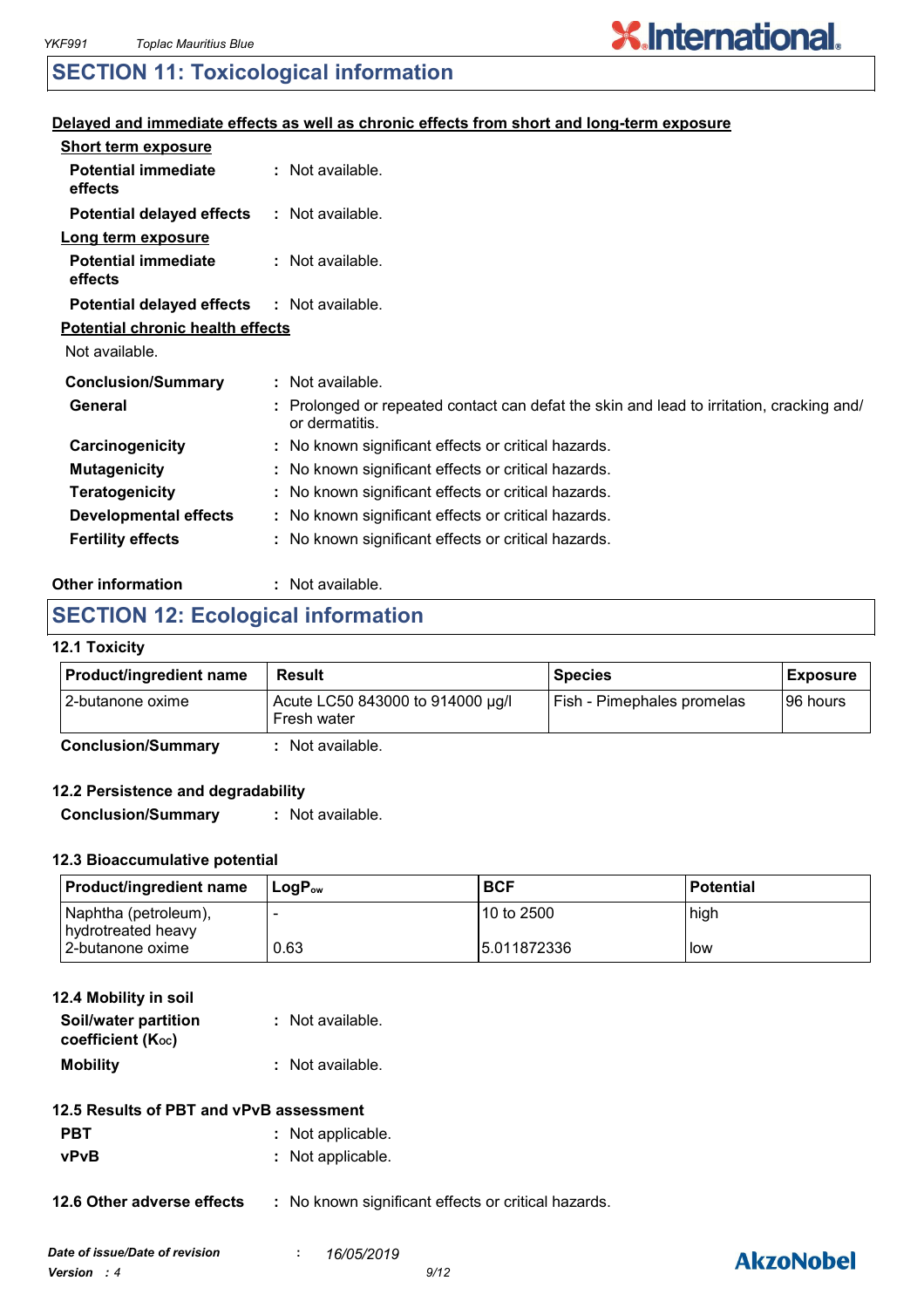# **SECTION 13: Disposal considerations**

The information in this section contains generic advice and guidance. The list of Identified Uses in Section 1 should be consulted for any available use-specific information provided in the Exposure Scenario(s).

## **13.1 Waste treatment methods**

| <b>Product</b>             |                                                                                                                                                                                                                                                                                                                                                                                                                                                                                                                                                     |
|----------------------------|-----------------------------------------------------------------------------------------------------------------------------------------------------------------------------------------------------------------------------------------------------------------------------------------------------------------------------------------------------------------------------------------------------------------------------------------------------------------------------------------------------------------------------------------------------|
| <b>Methods of disposal</b> | : The generation of waste should be avoided or minimised wherever possible.<br>Disposal of this product, solutions and any by-products should at all times comply<br>with the requirements of environmental protection and waste disposal legislation<br>and any regional local authority requirements.<br>Dispose of surplus and non-recyclable products via a licensed waste disposal<br>contractor. Waste should not be disposed of untreated to the sewer unless fully<br>compliant with the requirements of all authorities with jurisdiction. |
| <b>Hazardous waste</b>     | : The classification of the product may meet the criteria for a hazardous waste.                                                                                                                                                                                                                                                                                                                                                                                                                                                                    |

# **European waste catalogue (EWC)**

| Code number                | <b>Waste designation</b>                                                                                                                                                                                                                                                                                                                                                                                                                                                                                                                                      |  |  |
|----------------------------|---------------------------------------------------------------------------------------------------------------------------------------------------------------------------------------------------------------------------------------------------------------------------------------------------------------------------------------------------------------------------------------------------------------------------------------------------------------------------------------------------------------------------------------------------------------|--|--|
| EWC 08 01 11*              | waste paint and varnish containing organic solvents or other hazardous substances                                                                                                                                                                                                                                                                                                                                                                                                                                                                             |  |  |
| <b>Packaging</b>           |                                                                                                                                                                                                                                                                                                                                                                                                                                                                                                                                                               |  |  |
| <b>Methods of disposal</b> | : Dispose of containers contaminated by the product in accordance with local or<br>national legal provisions. This material and its container must be disposed of as<br>hazardous waste. Dispose of via a licensed waste disposal contractor.                                                                                                                                                                                                                                                                                                                 |  |  |
| <b>Special precautions</b> | : This material and its container must be disposed of in a safe way. Care should be<br>taken when handling emptied containers that have not been cleaned or rinsed out.<br>Empty containers or liners may retain some product residues. Vapour from product<br>residues may create a highly flammable or explosive atmosphere inside the<br>container. Do not cut, weld or grind used containers unless they have been cleaned<br>thoroughly internally. Avoid dispersal of spilt material and runoff and contact with<br>soil, waterways, drains and sewers. |  |  |

# **SECTION 14: Transport information**

|                                         | <b>ADR/RID</b>                                               | <b>IMDG</b>                           | <b>IATA</b>        |
|-----------------------------------------|--------------------------------------------------------------|---------------------------------------|--------------------|
| 14.1 UN number                          | <b>UN1263</b>                                                | <b>UN1263</b>                         | <b>UN1263</b>      |
| 14.2 UN proper<br>shipping name         | <b>PAINT</b>                                                 | <b>PAINT</b>                          | PAINT              |
| 14.3 Transport<br>hazard class(es)      | $\mathbf{3}$                                                 | 3                                     | $\mathbf{3}$       |
| 14.4 Packing<br>group                   | $\mathbf{III}$                                               | $\begin{array}{c} \hline \end{array}$ | $\mathop{\rm III}$ |
| 14.5<br><b>Environmental</b><br>hazards | No.                                                          | No.                                   | No.                |
| <b>Additional</b><br>information        | <b>Special provisions</b><br>640 (E)<br>Tunnel code<br>(D/E) |                                       |                    |

**IMDG Code Segregation group :** Not applicable.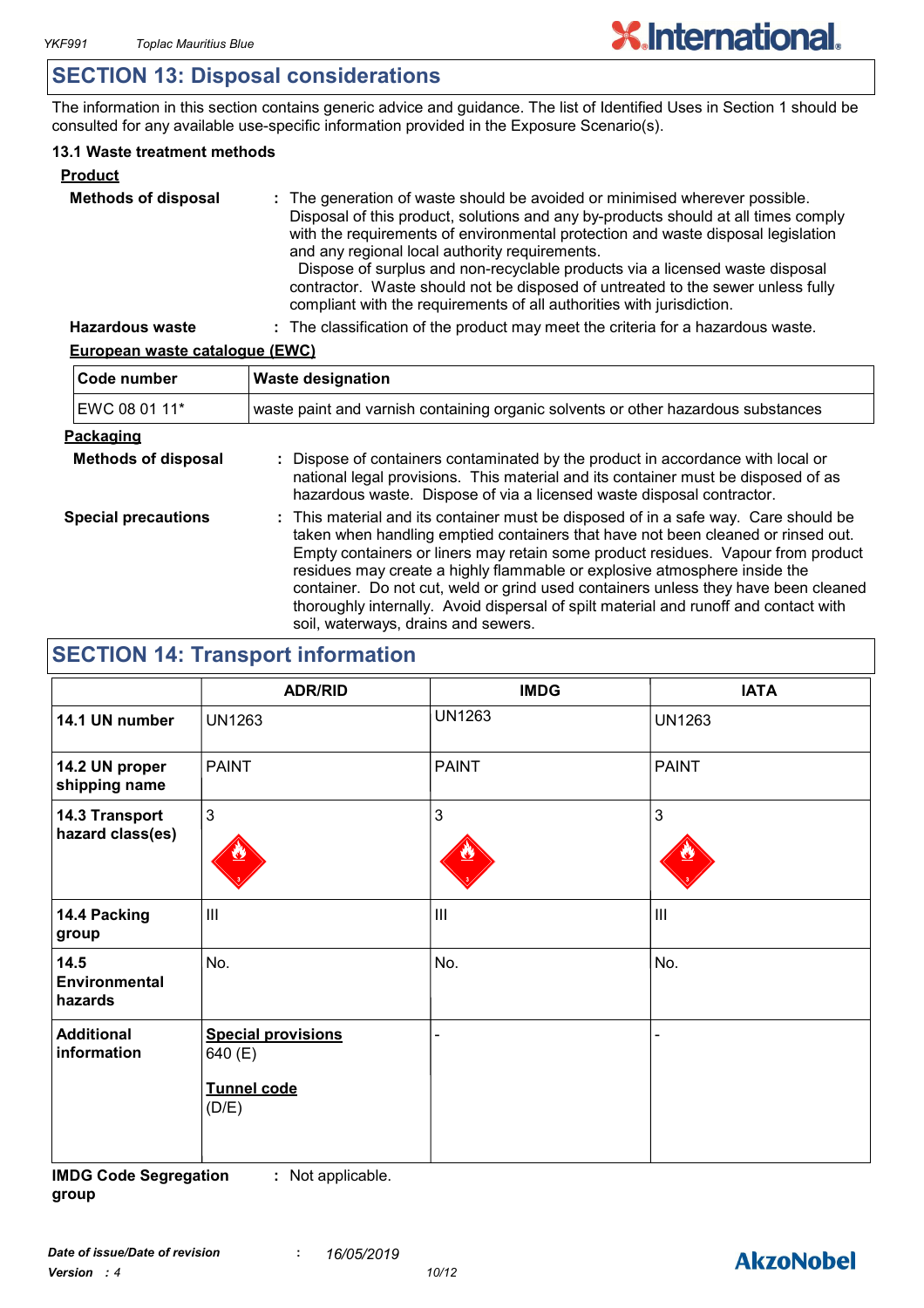# **SECTION 14: Transport information**

|      | 14.6 Special precautions for : Transport within user's premises: always transport in closed containers that are |
|------|-----------------------------------------------------------------------------------------------------------------|
| user | upright and secure. Ensure that persons transporting the product know what to do in                             |
|      | the event of an accident or spillage.                                                                           |

**X.International.** 

| 14.7 Transport in bulk         | : Not available. |
|--------------------------------|------------------|
| according to Annex II of       |                  |
| <b>Marpol and the IBC Code</b> |                  |

# **SECTION 15: Regulatory information**

#### **15.1 Safety, health and environmental regulations/legislation specific for the substance or mixture**

#### **EU Regulation (EC) No. 1907/2006 (REACH)**

#### **Annex XIV - List of substances subject to authorisation**

**Annex XIV**

#### **Substances of very high concern**

None of the components are listed.

**Annex XVII - Restrictions : Not applicable. on the manufacture, placing on the market** 

**and use of certain** 

**dangerous substances, mixtures and articles**

**Other EU regulations**

**Europe inventory :** Not determined.

#### **Special packaging requirements**

**Containers to be fitted with child-resistant fastenings** Not applicable. **:**

**Tactile warning of danger : Not applicable.** 

| <b>Product/ingredient name</b> | ∣Carcinoɑenic<br><b>leffects</b> | Mutagenic effects | <b>I</b> Developmental<br>effects | <b>Fertility effects</b> |  |
|--------------------------------|----------------------------------|-------------------|-----------------------------------|--------------------------|--|
| 12-butanone oxime              | Carc. 2. H351                    |                   | -                                 |                          |  |

#### **Ozone depleting substances (1005/2009/EU)**

Not listed.

#### **Prior Informed Consent (PIC) (649/2012/EU)**

Not listed.

#### **National regulations**

- **References :** Conforms to Regulation (EC) No. 1907/2006 (REACH), Annex II and Regulation (EC) No. 1272/2008 (CLP)
- **15.2 Chemical safety :** No Chemical Safety Assessment has been carried out.

**assessment**

# **SECTION 16: Other information**

 $\nabla$  Indicates information that has changed from previously issued version.

| <b>Abbreviations and</b><br>acronyms            | : ATE = Acute Toxicity Estimate<br>CLP = Classification, Labelling and Packaging Regulation [Regulation (EC) No.<br>1272/2008]<br>DMEL = Derived Minimal Effect Level<br>DNEL = Derived No Effect Level<br>EUH statement = CLP-specific Hazard statement<br>PBT = Persistent, Bioaccumulative and Toxic<br>PNEC = Predicted No Effect Concentration<br><b>RRN = REACH Registration Number</b> |                  |
|-------------------------------------------------|-----------------------------------------------------------------------------------------------------------------------------------------------------------------------------------------------------------------------------------------------------------------------------------------------------------------------------------------------------------------------------------------------|------------------|
| Date of issue/Date of revision<br>Version $: 4$ | 16/05/2019<br>11/12                                                                                                                                                                                                                                                                                                                                                                           | <b>AkzoNobel</b> |